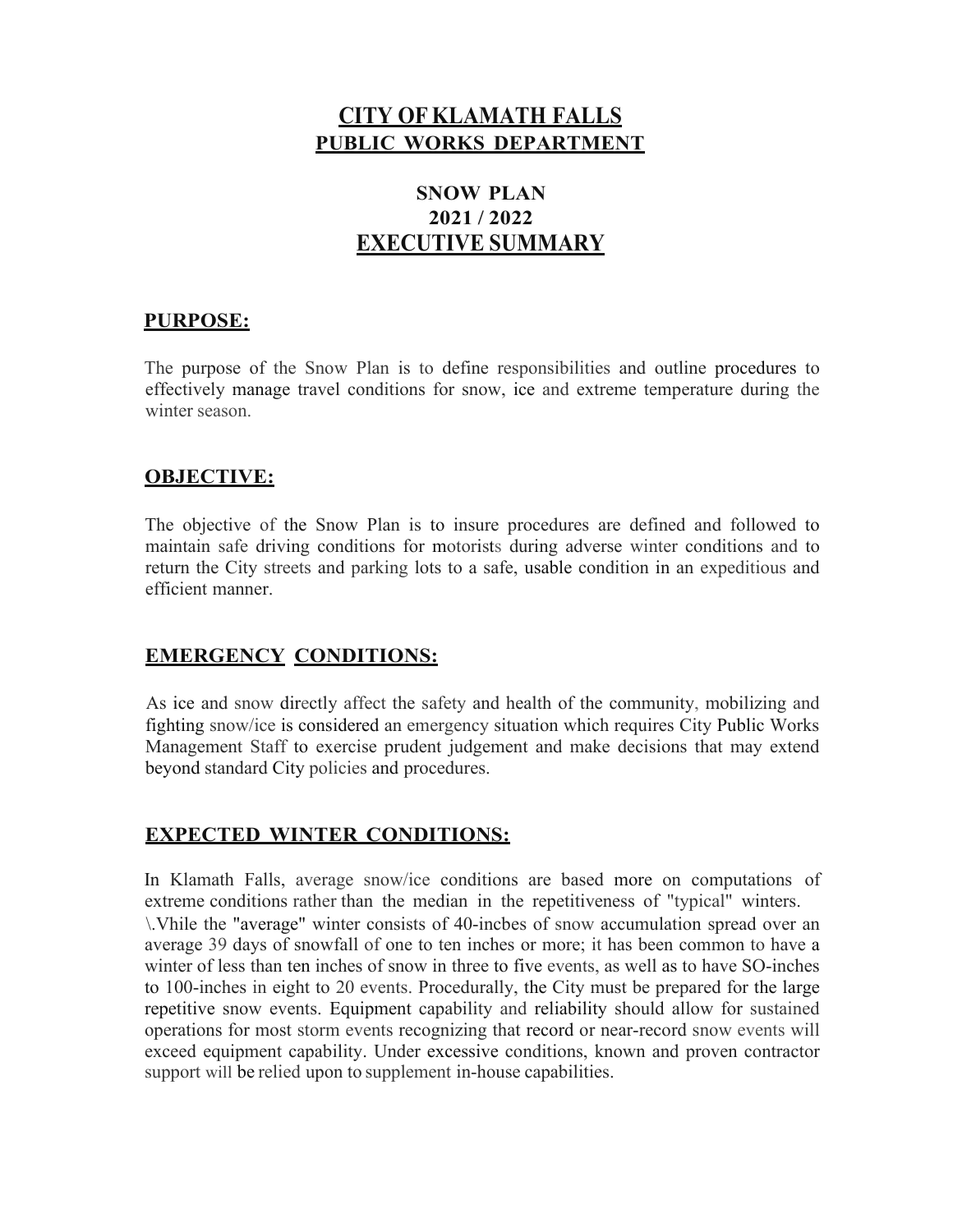### **INITIAL RESPONSE:**

Initial response will depend on what time of day the storm's onset occurs at (during standard work hours, weekends or evenings) as well as the expected storm event conditions (freezing rain, light snow in higher elevations or a major storm). If a storm's onset occurs during non-work hours and is a limited-intensity storm event, close coordination between the City's Police Department, 911, Public Works Street Division supervisors and/or night-shift street operator(s) should insure timely initial response. Refer to the Emergency Call-Out Procedures.

### **LEVELS OF RESPONSE:**

Five (5) levels of response (Operation) are planned for as defined in the Snow Plan. These are:

| Level 1- | Limited De-icing         | 1 - 2 Trucks/Sander                                                                                                                           |
|----------|--------------------------|-----------------------------------------------------------------------------------------------------------------------------------------------|
| Level 2- | Full De-icing            | 4 - 6 Trucks/Sanders                                                                                                                          |
| Level 3- | Limited Plowing          | Less than 4" of snow. Limited City<br>Plowing/ Higher Elevations, Main<br>Arterials & Collectors, City Bus<br>routes. Light weather forecast. |
| Level 4- | <b>Full City Plowing</b> | 4" or more of snow. 12 pieces of<br>equipment. Contractor Support may<br>be needed. Weather Forecast for<br>continued snowing.                |
| Level 5- | Snow Haul-off/Clean up - | Travel loader, dump trucks, sweeper.                                                                                                          |

## **PARKING LOTS:**

City-owned and managed parking lots will be plowed by the Parks Division under the supervision of the Parks Supervisor. Parking lots will typically be plowed at 2 inches or more of accumulation. The objective is to have all City-owned parking lots plowed by 7:00 a.m. The hauling of parking lot snow, when required, will be accomplished by the Street Division or contracted-out depending on conditions.

## **SIDEWALKS:**

Sidewalks in front of or abutting City property (buildings, parking lots, parks) will be plowed or shoveled by the City Parks and Maintenance Divisions. High pedestrian use areas (downtown) will receive first priority. Shoveling or plowing of all other sidewalks within the City limits is the property owner's responsibility.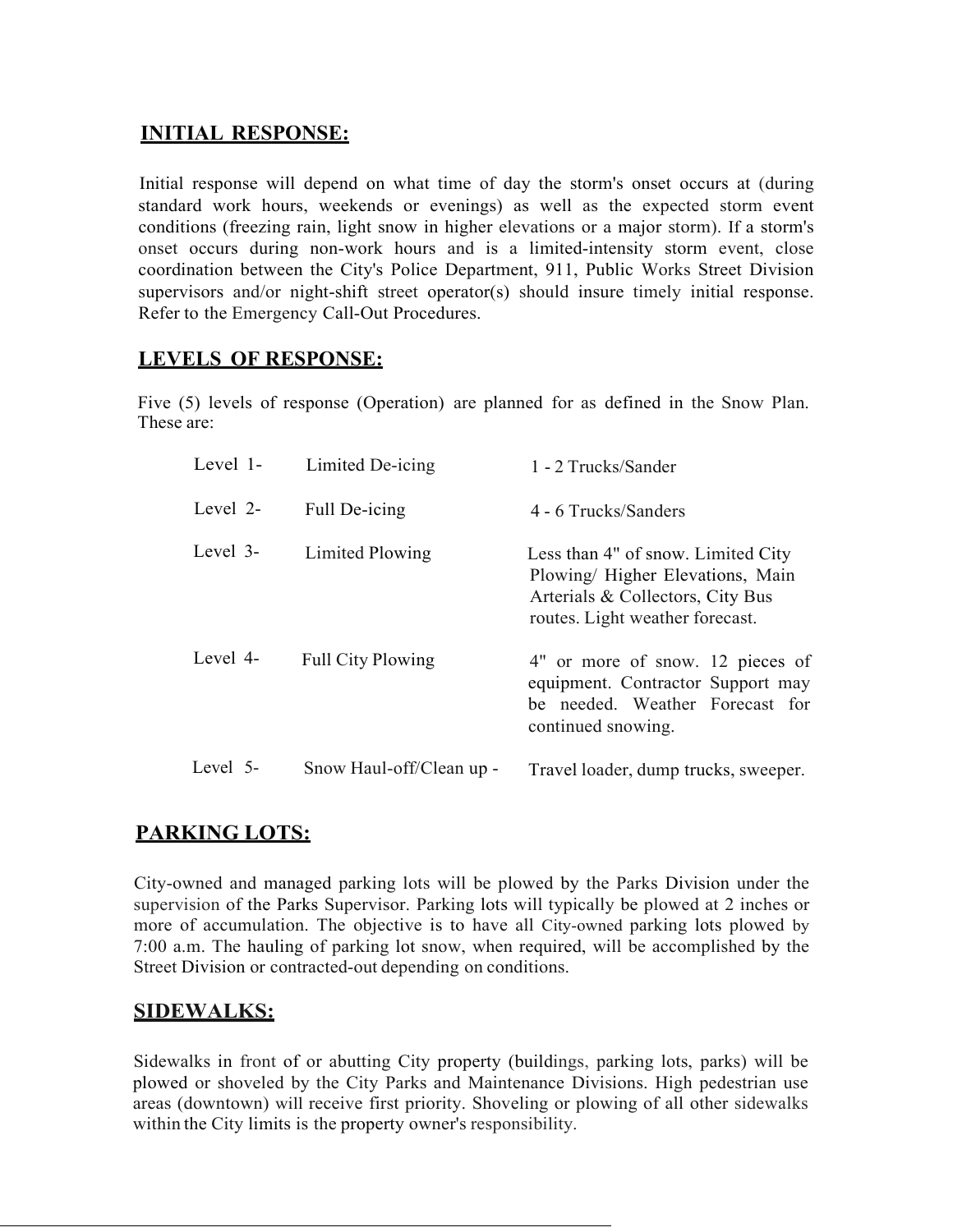# **EQUIPMENT MAINTENANCE:**

For level three and four operations, one of the two mechanics will report to the Street/Equipment shop to repair equipment that breaks. For sustained operations, the mechanics will split into two (2) shifts to provide continuous coverage. The mechanics may be utilized in the plowing effort, if it becomes necessary.

## **TELEPHONE PROTOCOLS AND CALL PRIORITIES:**

During any snow event there is a major increase in phone call volume from residents or property owners identifying problems and/or inquiring on conditions or timelines for when their street will be plowed. The snow information desk will have personnel available to answer questions and assist residents. Iflines are busy, voice mail messaging is available to those choosing to leave a message and will receive a return call as quickly as possible.

### **STAFFING:**

For sustained operations (Level 4) a total of 8 plow operators, two mechanics, one supervisor and one manager are needed. Additionally, four to six people are needed to work the City parking lots and sidewalks. The majority of the plow operators will require a Commercial Driver's License. To achieve sustained operations, two (2) shifts will be created drawing on as many volunteers as possible from throughout the various Public Works Divisions and supplementing where needed with contractor support.

## **NOTICE:**

- A. City Police/911 will use the Street Division **(EMERGENCY CALLOUT)** or notify the Street Division night crew of the need for ice control;
- B. Street Division night crew will notify a supervisor of the need for additional manpower/equipment to meet Public Safety Requirements;
- C. In the event of the need for additional manpower/equipment that exceed the Street Division resources, the Street Division Supervisor will hire contractor support as needed.

## **SUMMARY:**

The Public Works Department fully recognizes the emergency conditions created by snow and ice. Procedurally, the Snow Plan provides for an organized approach to combating such emergency conditions. With resident and property owner cooperation, the Public Works Department is prepared and able to keep the streets and parking lots safe and drivable during most storm events and, when major snow accumulation occurs, to return the City to a safe and drivable condition quickly following cessation of the storm event.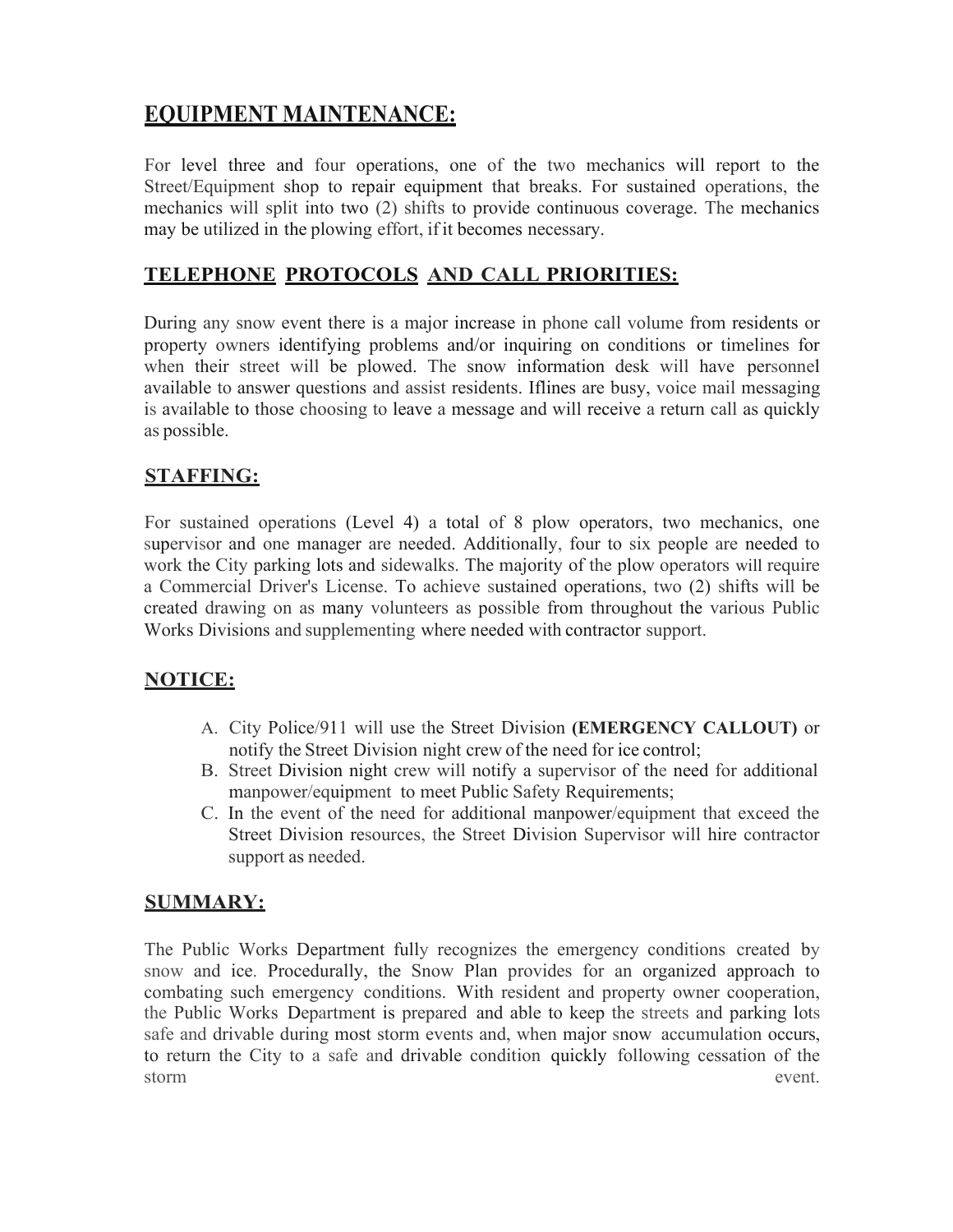#### **PRIORITY SEQUENCE:**

Snow removal operations will be completed by priority in the sequence listed below. Resources permitting some lower-priority snow removal may be completed concurrently with higher-priorities as long as Public Safety Requirements are not jeopardized. Strict control will be exercised so that snow removal operations are optimized.

## **PRIORITIES:**

- 1. High
- 2. Moderate
- 3. Medium
- 4. Low \**Priorities are subject to change due to conditions.*

#### **OPERATION** - Level 1 (O" to trace accumulation, icy conditions)

- 1. LIMITED CINDERING
- 2. Cinder routes 1 & 2 *Appendix 3*
- 3. 1- 2 Plow/Cinder spreaders, 1- 2 operators Priority 1 - Major Arterials & Hospital Area Priority 2 -Collectors and Hills Priority 3 -Secondary Roadways

## **OPERATION -Level 2** (l" to 2" of snow, icy conditions)

- 1. FULL CINDERING limited plowing, predominantly higher elevations
- 2. Cinder routes 1 & 2 *Appendix 3*
- 3. 4 6 Plow/Cinder spreaders, 4 6 operators Priority 1 - All Cinder routes to be completed with increased manpower  $\&$ equipment

#### **OPERATION** - Level 3 (Less than 4" of Snow & Snow forecast is light)

- 1. Limited plowing, higher elevations, Priority 1 - Hospital area, Main Arterials/Collectors, bus routes and Schools. Priority 2 - Collectors & Hills
- 2. Cinder route & trouble areas *(Appendix 3)*
- 3. 6 to 8 pieces of equipment, 6 lo 8 operators
- 4. Street Division personnel initial responders, PW volunteer staff as needed
- 5. Sidewalks cleaned (Parks & Maintenance Divisions)
- 6. Pending weather, Parking lots Cleaned (Parks Division).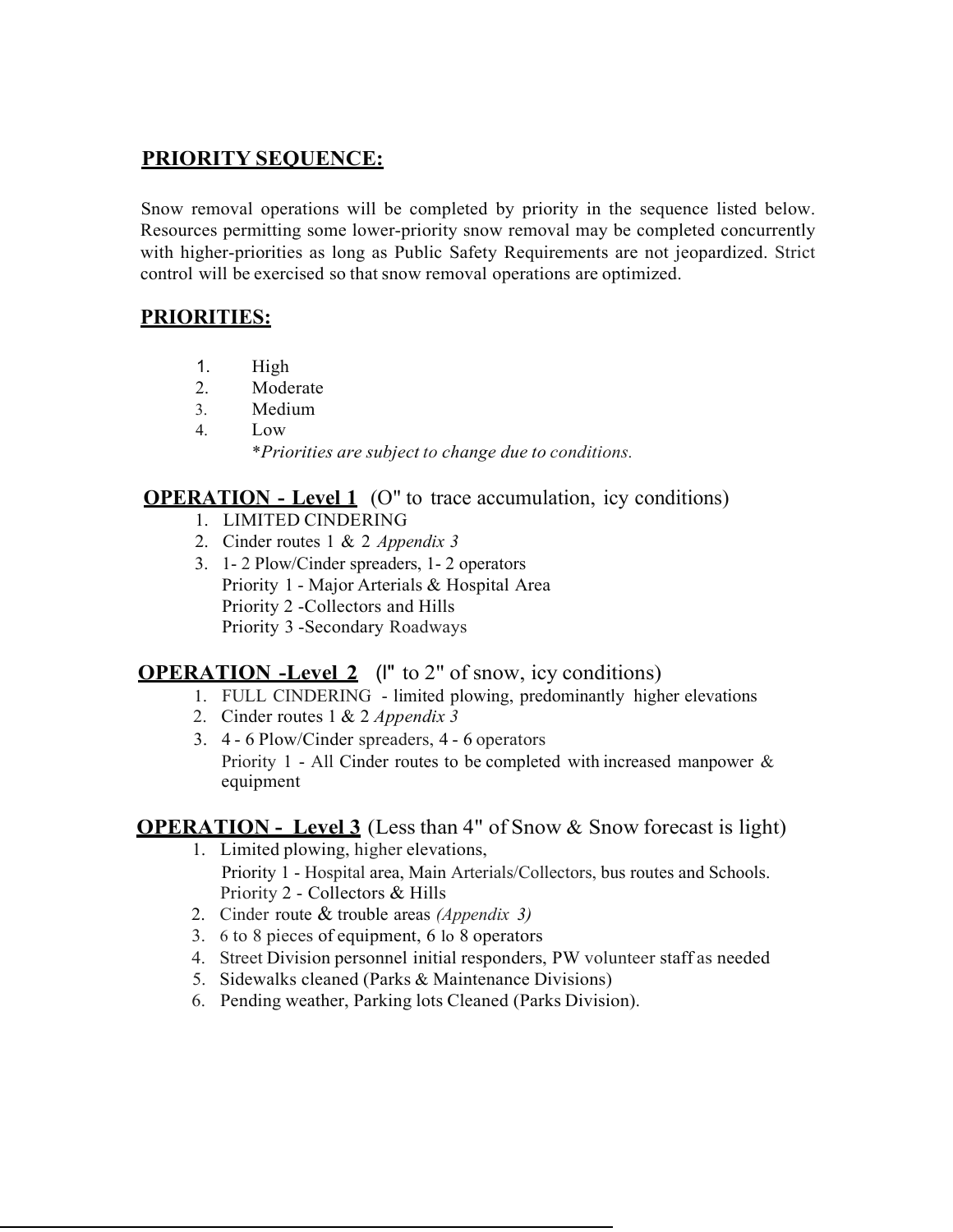**OPERATION** - Level 4 (4"or more accumulation. Forecast is Snow likely)

- 1. City-wide snow plowing. Moderate to heavy snow fall. Priority 1 - Major Arterials & Hospital Area, Priority 2 - Collectors and Hills,
	- Priority 3 Secondary Roadways, Priority 4 Residential Areas.
- 2. All Council Ward areas 1-5 *(Appendix 4)*
- 3. Parking lots/sidewalks(Parks & Maintenance Divisions)
- 4. Street Division personnel initial responders, PW volunteer staff as needed
- 5. Pending weather, 24-hour operations go into effect utilizing all available manpower *(Appendixes 1&2)* and available equipment *(Appendix* 5)
- 6. Snow equipment will be dispatched to areas assigned, based on availability and priority
- 7. Contractor support as needed *(Appendix 6)*

## **OPERATION - Level 5** (Haul-of£'Clean-up)

- 1. Snow haul-off, pending weather
	- Priority 1 All major arterials, berms in center of streets in downtown area.
	- Priority 2 Washburn Way/Plaza Shopping area

Priority 3 - Collectors, areas with snow stored

Priority 4 - Secondary streets, sidewalks/parking lots *(Appendix* 4)

- 2. City personnel/Street Division *(Appendix* 1)
- 3. Contractor support called in dependent upon weather or need *(Appendix 6)*
- 4. Snow will be hauled to a pre-designated area.
- 5. Cinder sweeping All major arterials, sanding routes.

#### **SNOW INFORMATION DESK:**

The snow information desk will have personnel available during all snow operations to answer any questions. All telephone calls will be documented and information forwarded to supervisors so they can address any problems that may require special attention.